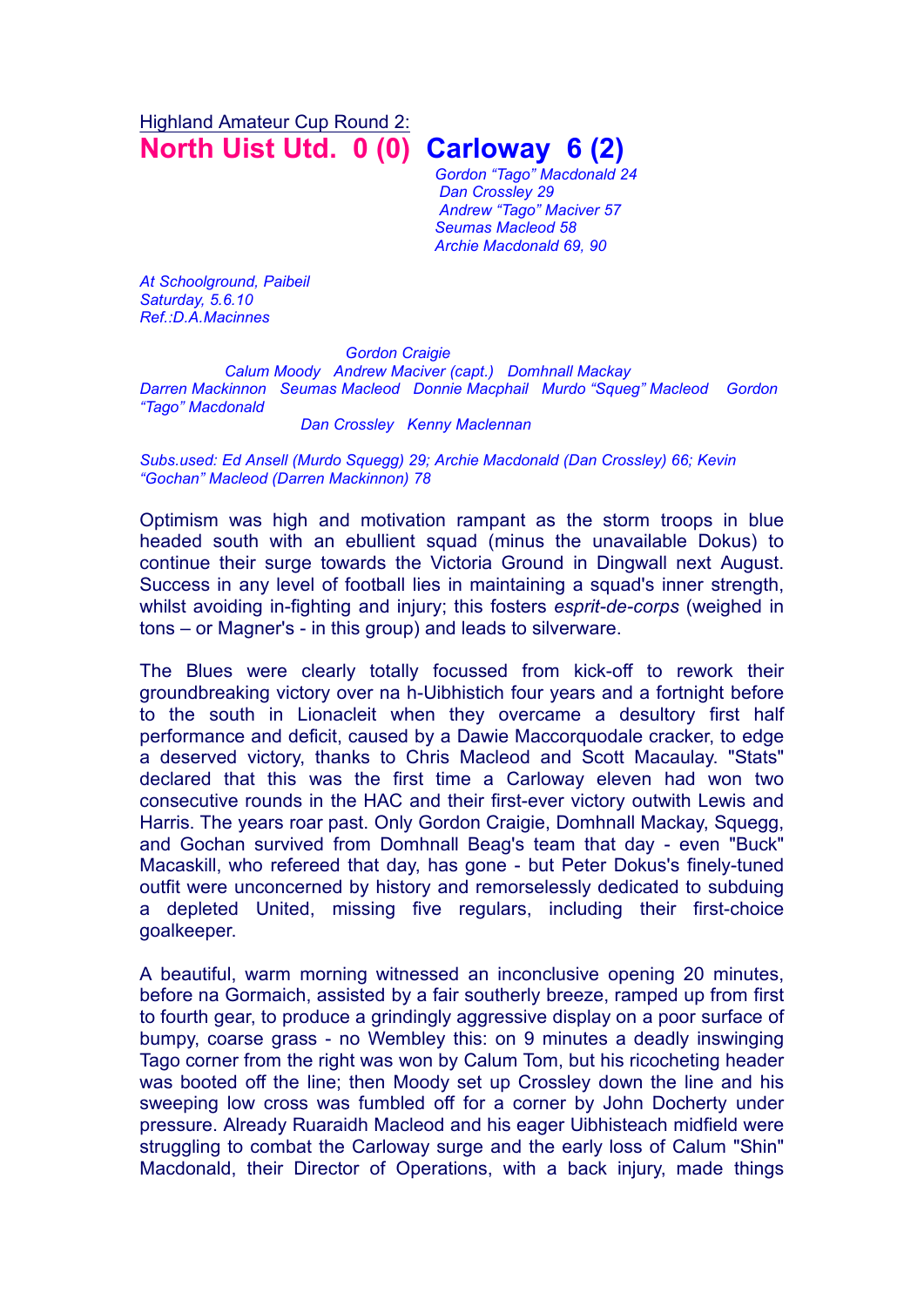## critical.

Tago set up Crossley again down the right but there were no takers for his wicked cutback; then Kenny Beag sidefooted past from 14 metres, before the window opened: from central midfield, on the halfway line, Pongo supplied a classic Frank de Boer ball to Macleod running free left; a Cruyff backturn lost his marker and his stinging shot rasped off an alert Docherty across goal, came back off Kenny Beag's midriff, and Tago reacted like Nadal to swat the ball in by head. Moments later Seumas was blocked before another incisive Tago corner from the right was met by Calum Tom and Crossley converted on the line. On half-time Macleod freed Kenny Beag but he flicked over, and the sweetest of Macphail free-kicks, a la Luis Suarez, 30 metres out on the right, caused panic in the box before it eventually fell to Ansell but his strike was scrambled away.

Because they were unable to pressure the Blues' defence, there was no way back for na Paibeilich; holding seemed to be the imperative, apart from Macleod who was operating as a one-man SAS force in central midfield. The Carloway back-line were able to pass the ball around, and around him, and build forward, and Mackay adopted a Beckenbauer role, while Pongo and Calum Tom pushed; Ed Ansell, normally thought of as a defender, metamorphosed into Xavi.

The game was over on 57-58 minutes: Pongo won the ball on the halfway line centrally, moved forward, saw the keeper a couple of metres off the line, and reprised his de Boer feat to Macleod by lobbing the ball over Docherty's head into the top right of the keeper's goal. A peach! When Seumas Macleod converted on the right from 20 metres, it really signalled, "*Cry havoc, and release the dogs of war!*"

As the Uibhistich wilted, every Blue wanted a goal - which, of course, created openings at the back. A ball from the left fell to Macleod and from 22 metres he sent North Uist's best chance of the game just over Craigie's bar. A forward just failed to connect with a Moody deflection off a free-kick on the right before Pongo sent Macleod free to cut back for Macdonald to convert. Archie Macdonald raced free again to chip the keeper but went wide before Seumas once more was free on the right to sweep low for the uncontainable Calum Tom to win, cut back to Macdonald, and for Archie to drive home.

In 2006 Carloway scraped through; in 2010 they strolled to victory. Na Gormaich have improved immeasurably since then, mainly due to Peter Dokus's and Kevin Anderson's insightful management, yet one must wonder about the game to the south: over "coffee" in the Lochmaddy Hotel apresmatch, United's sponsor was asked if the local young men were no longer interested in playing. His reply was salutary: "There are no young men". Young players were present, and Joe 90, their bespectacled 14-year-old sub deserves recognition along with Ruaraidh Macleod, their combative animateur in midfield, but after the opening quarter - the Birmingham Cityrunning 20 minutes - this ended up a fine-tuning exercise for na Gormaich before their three-week confrontation with those so-serious men on the east,